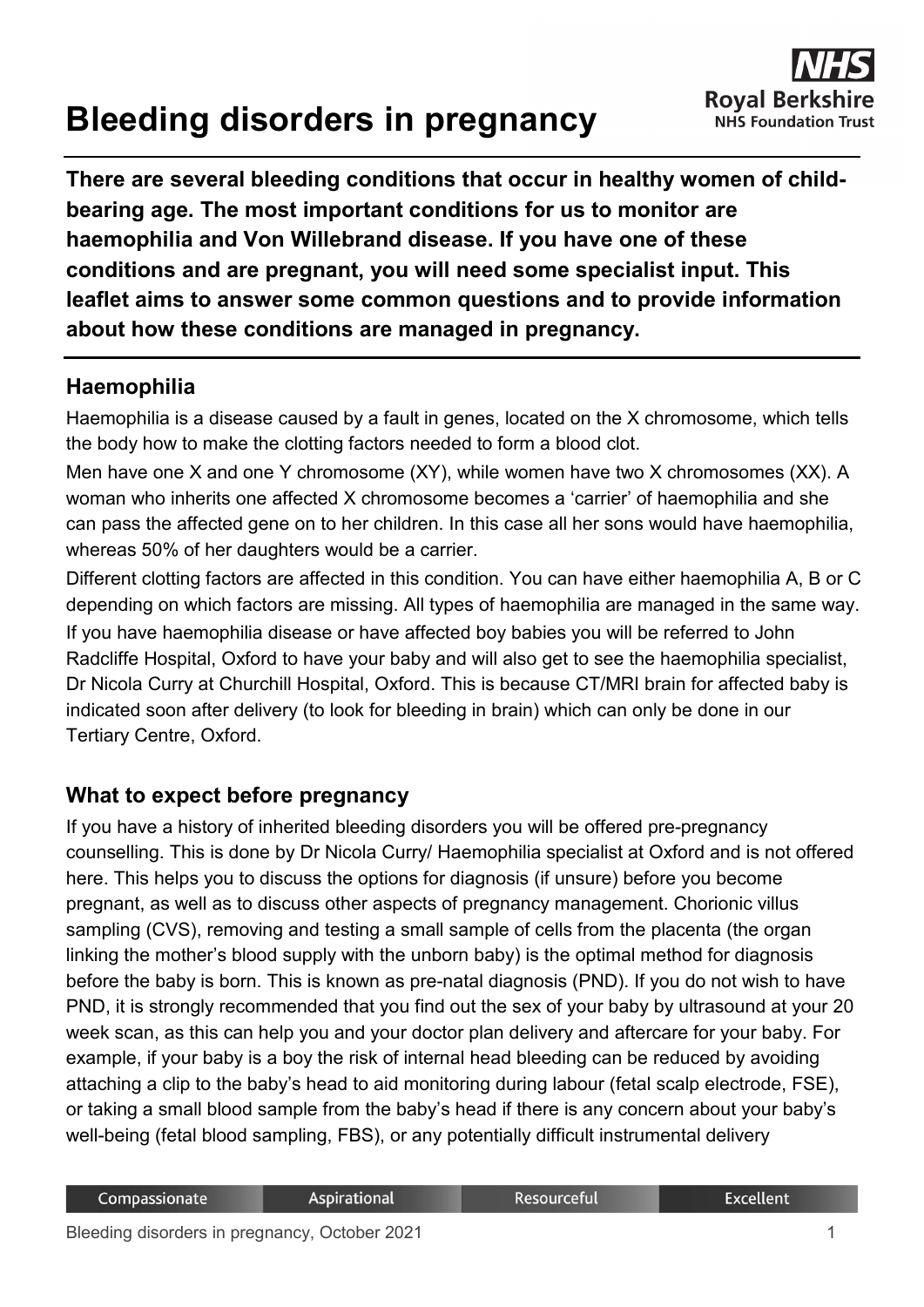# **What to expect during pregnancy**

If you are a carrier and your baby does not have the haemophilia disease, then your pregnancy will be booked under consultant-led care at RBH and managed in close liaison with the haematologist at RBH as well as at the Haemophilia Centre at Oxford. You will be seen at least twice during your pregnancy, with your first visit around booking time and then again around 34 weeks, as well in Oxford. You will also have regular blood tests at booking, and at 28 and 34 weeks to check the levels of your clotting factors. You will also be referred to see an anaesthetist to discuss your options for pain relief in labour, including an epidural if you wish to have one. If you have severe haemophilia and a know you are carrying a boy, it will be recommended for you to deliver in Oxford as you will require close monitoring of your clotting factors and investigations of your baby after birth.

# **What to expect during labour**

We recommend that you have your baby on Delivery Suite as opposed to delivering at home or in the birth centre, due to the risk of bleeding following delivery. Many measures can be taken to reduce the risk of bleeding, such as minimising any trauma to you during delivery, and giving an injection to help separate the placenta after your baby is born. If your baby is at risk of bleeding (either a boy or unknown sex), as mentioned previously, there are certain measures that are to be avoided during labour. These include applying a clip to the baby's head to aid monitoring during labour (FSE), or taking a small blood sample from the baby's head if there is any concern about the baby's well-being (FBS). Also, any help needed with delivering your baby will be affected as the ventouse cup (delivery with a suction cup) cannot be used. Above measures if undertaken could lead to bleeding in baby's brain in babies who have haemophilia disease.

# **What to expect after delivery**

If your clotting factors were low around the time of delivery, you may need treatment with clotting factors for a few days following delivery to reduce the risk of bleeding. Blood will be taken from the umbilical cord to test the level of clotting factors in your baby. If your baby is at risk, unnecessary injections and blood tests will be avoided. This includes the Vitamin K injection which is recommended for all babies when they are born to reduce their risk of bleeding; this is recommended to be given orally instead if your baby is considered at risk. Some babies may need a special scan of their head called a CT scan, for example if your baby was born early or if the labour was long, to make sure there has been no bleeding inside baby's head. All babies affected by any inherited bleeding disorder will be registered and followed up at the Oxford Haemophilia and Thrombosis Centre.

#### **Von Willebrand disease**

This is the most common inherited bleeding disorder in pregnancy; most patients are only very mildly affected. There are three different types: type 1 VWD1, type 2 VWD2 and type 3 VWD3.